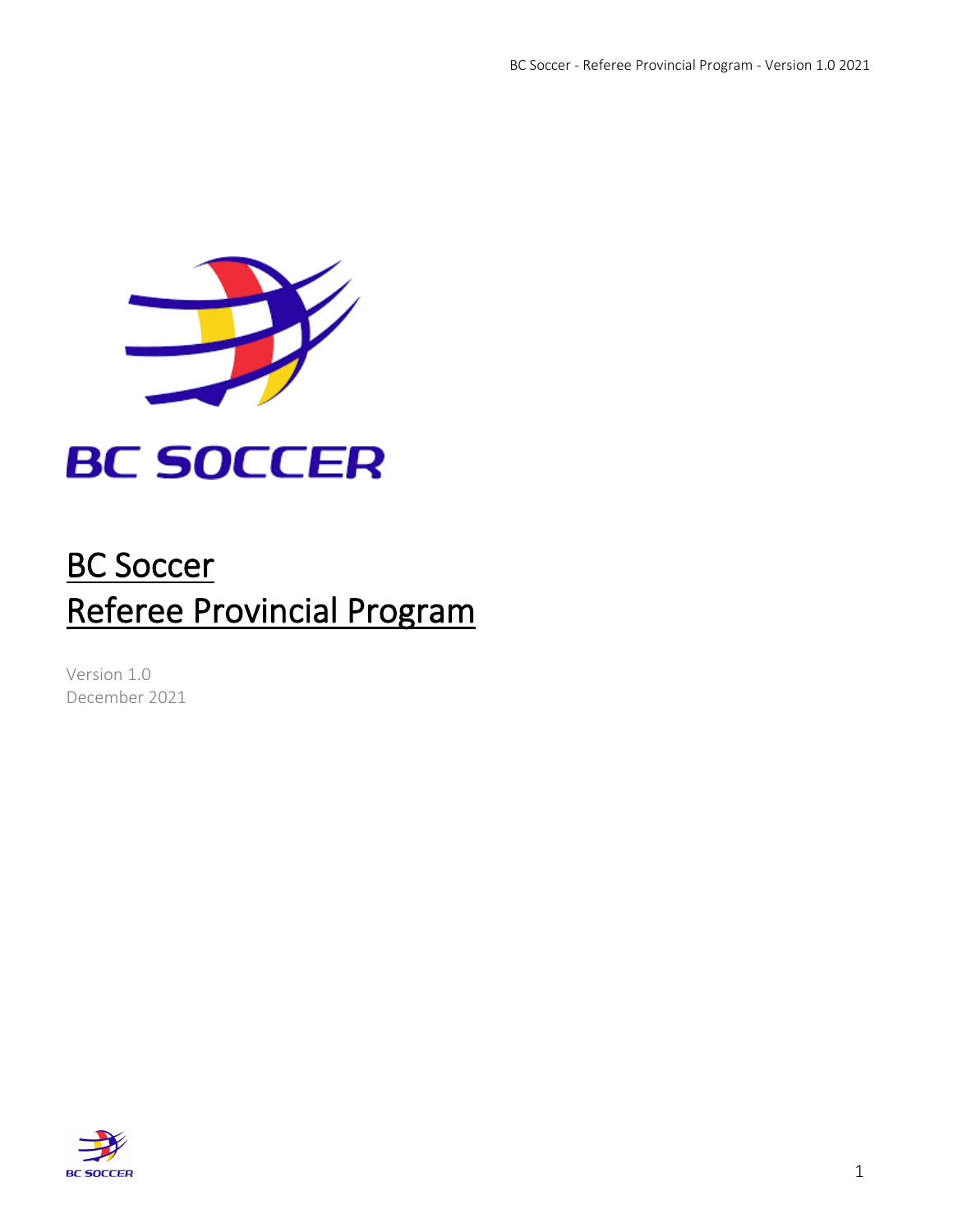## Contents

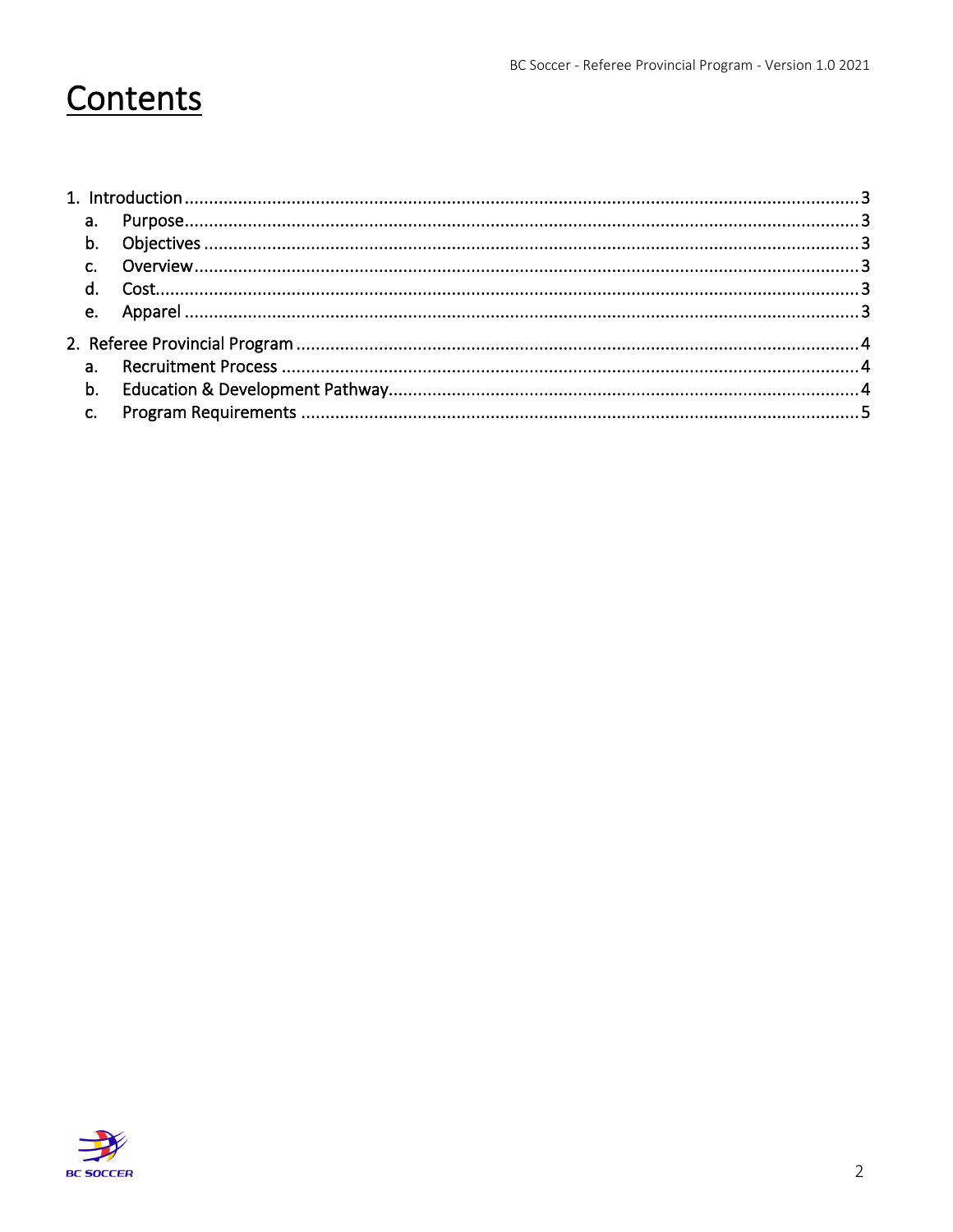### <span id="page-2-0"></span>1. Introduction

#### <span id="page-2-1"></span>a. Purpose

The Provincial Program for Referees, build on the previous PREP program and is designed to bring together identified Referees from the Regional and Provincial classification streams into the performance training and game environments. The program's focus is to support each Referee's development while also creating an overall environment that allows scouting opportunities for the BC Soccer Provincial Upgrading and National Nominations with Canada Soccer.

#### <span id="page-2-2"></span>b. Objectives

- 1. The purpose of this program will concentrate efforts towards the development and growth of the top tier referees in the province.
- 2. Provide emphasis of the Referees Development pathway through the BCSPL, Provincial Program/Vancouver Whitecaps (Youth), University and College competition and League1 BC.
- 3. Develop a platform for advancement of Referees to the Provincial and National Lists.
- 4. Highlight and implement a standards-based approach with respects to performance measures and level of professionalism.

#### <span id="page-2-3"></span>c. Overview

The Referee Provincial Program selects referees that are currently Regional and/or Provincial and/or are participating in the Referee Upgrading programs. The program runs annually and broken down into two phases:

- 1. Phase 01: Education
	- Consisting of practical training sessions, in-person training camps and online education webinars.
- 2. Phase 02: In-Season
	- Consisting of Match Officiating, Coaching and assessments.

The Referee Provincial Program highlights pools of Referees to officiate within specified leagues and high competition calibers that match competencies and promote development of referees.

Referees who participate during the in-season phase of the program will also have access to their BC Soccer Referee Progress reports which will be designed to support referees in identifying strengths and areas of improvement.

The Referee Provincial Program is in line with the BC Referee Pathway fostering a learning environments for referees along the Performance Pathway seeking National Nomination.

#### <span id="page-2-4"></span>d. Cost

There is no cost to participate as an active official in the program. The program includes apparel, three assessments, education camp, online education webinar sessions and FIFA Fitness tests. More detail outlined below.

#### <span id="page-2-5"></span>e. Apparel

Referees accepted into the program will be provided with a standardized officiating kit to be worn when officiating as well as an Adidas Rain Jacket, Training Jacket and Black Training Jersey.

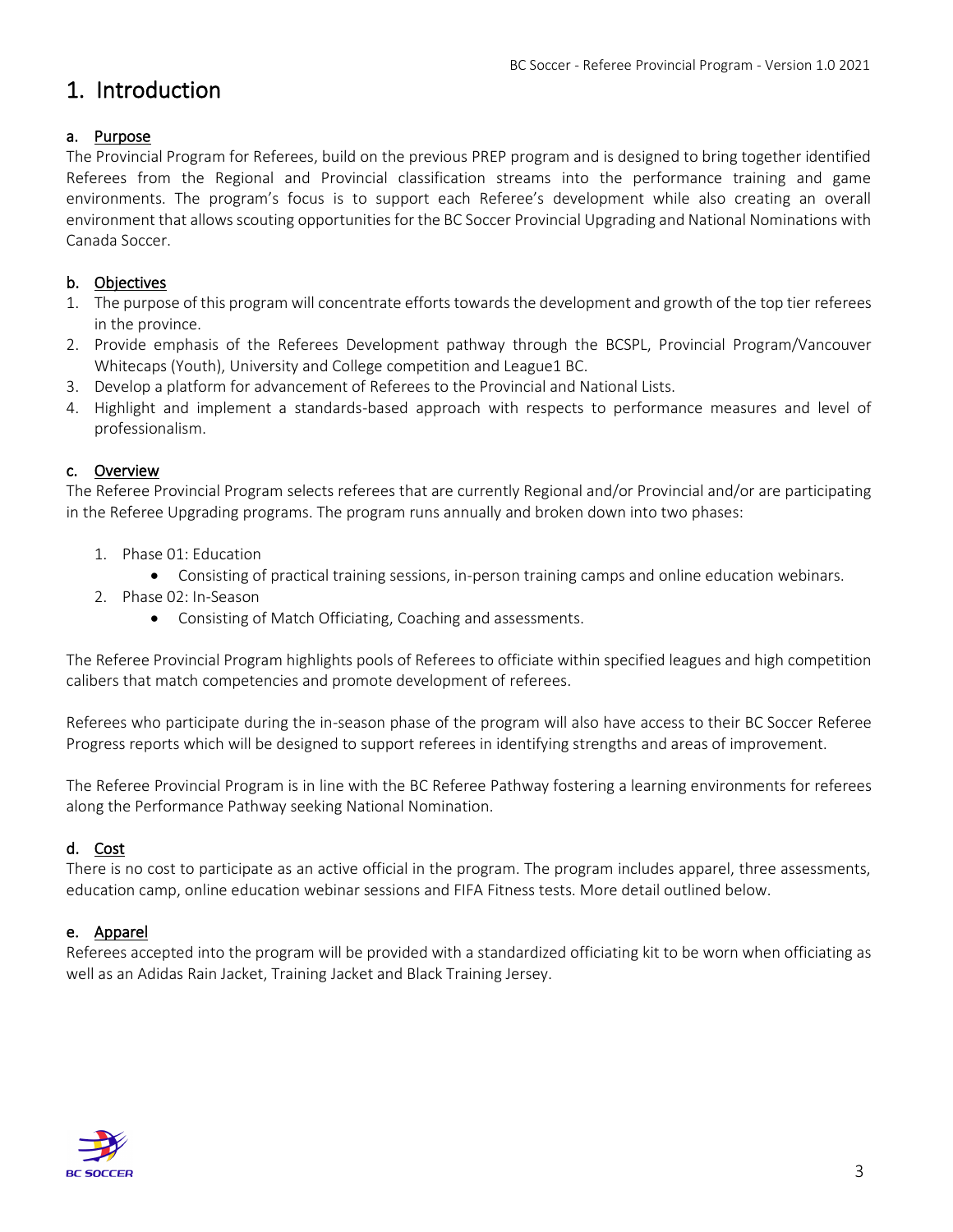### <span id="page-3-0"></span>2. Referee Provincial Program

#### <span id="page-3-1"></span>a. Recruitment Process

Referees are identified and selected to the program through the BC Soccer identification network which includes the following:

- 1. A referee is identified in a BCSPL match for U15U18 age groups.
- 2. A referee is identified in a BC Provincial Player Program or Vancouver Whitecaps FC Youth Programming match.
- 3. A referee is identified in a CanWest and PacWest League match.
- 4. A referee is identified through the Regional Upgrading Program.
- 5. A referee is identified through the Provincial Upgrading Program.

#### <span id="page-3-2"></span>b. Education & Development Pathway

Referees identified along the Performance Pathway, who are graded between 8-10 illustrated in the Referee Pathway below, are targeted and considered for this program.



The referees progressing through the Performance Pathway are then provided with additional services covering, technical, tactical, mental, and physical development. The purpose is to better support the Referees overall development by providing them with the following on-field services:

| Activity                 | Description                                                                                                                                                                         | Frequency | Hours    |
|--------------------------|-------------------------------------------------------------------------------------------------------------------------------------------------------------------------------------|-----------|----------|
| <b>Education Session</b> | One educational webinar session hosted on a bi-weekly basis.                                                                                                                        | 10        | 10       |
| <b>Education Camp</b>    | Pre-Season educational camp in preparation for upcoming season with<br>focus on practical training and in-class theory.                                                             | $1 - 2$   | $8 - 48$ |
| Performance<br>Reports   | Informal, in-season performance reports that identify strengths and areas<br>of improvement.                                                                                        | On-going  | On-going |
| Assessment               | Formal, in-season performance evaluations that are at or above<br>competency for their specified grade.                                                                             | 3         | N/A      |
| Games                    | Provide support the Referees progression into higher levels of officiating<br>and roles.                                                                                            | On-going  | On-going |
| <b>Fitness Testing</b>   | Providing an opportunity to measure the Referees physical output across<br>speed, endurance, and power. Referees must successfully complete this<br>as a requirement of the program | $1 - 2$   | $3-6$    |